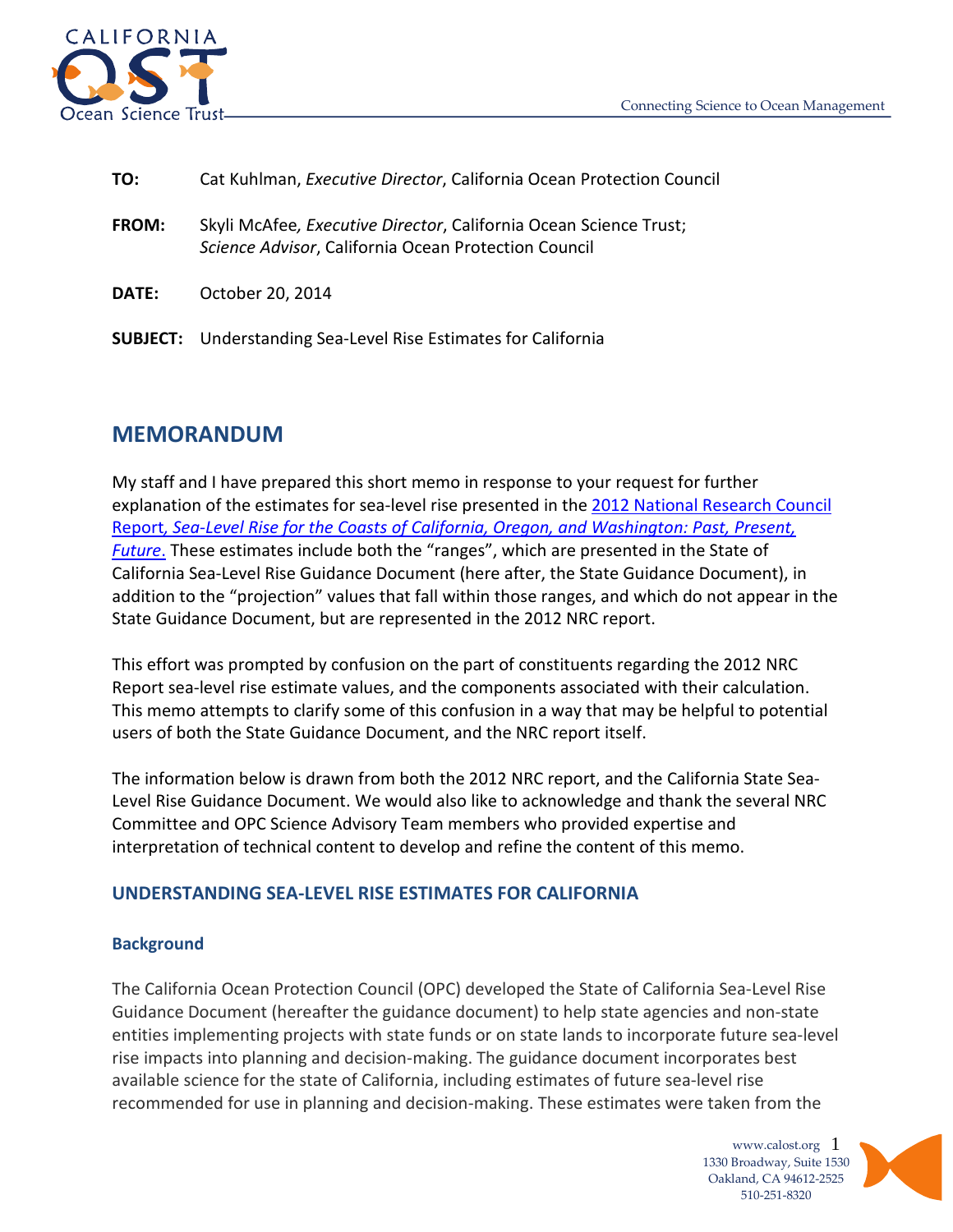

2012 National Research Council report, *[Sea-Level Rise for the Coasts of California, Oregon, and](http://www.nap.edu/catalog.php?record_id=13389)  [Washington: Past, Present, Future](http://www.nap.edu/catalog.php?record_id=13389)* (hereafter, The NRC report), which was mandated by Executive Order S-13-08. The purpose of this memo is to provide further explanation of the estimates for sea-level rise presented in the NRC report, including both the "ranges" presented in the state guidance document, and the "projection" values that fall within those ranges, and which do not appear in the guidance document, but were put forward by the NRC report.

It is important to emphasize that all sea-level rise estimates are subject to uncertainty stemming from a variety of factors. For example, we cannot accurately predict society's carbon emissions over the coming decades, our understanding of the global climate system is incomplete, and global climate models are limited in their ability to accurately represent all components of the climate system. As explained in the guidance document, sea-level rise estimates provide a guide for thinking about the future, but cannot give definitive future sealevel values. The guidance document indicates that decision making regarding future sea-level rise should take these and other uncertainties into account, combined with careful assessments of adaptive capacity and risk tolerance. Refer to the guidance document for further information about a risk-based framework for decision making under uncertainty.

# **National Research Council Sea-Level Rise Estimates: Ranges and Projections**

The NRC report provides two types of estimates of sea-level rise: "projections" and "ranges." It presents these estimates for four locations along the West Coast of the United States<sup>[1](#page-1-0)</sup> at 2030, 2050, and 2100 (Figure 1). Both the ranges and the projections represent summations of various components that contribute to sea-level rise. These components include: 1) local changes in sea-water density (thermal expansion) and wind driven changes, averaged across an ensemble of global climate models, 2) extrapolations of land-based ice melt, and 3) estimates of increasing and decreasing land height due to tectonics, land subsidence from sediment compaction and effects from the last deglaciation period. It is important to note that these different components and their associated uncertainties are estimated and calculated through different scientific approaches.

*Ranges:* The ranges represent "best case" and "worst case" sea-level rise scenarios, and encompass the full range of plausible outcomes for sea-level rise in California based on current understanding (though an outcome outside of the range is possible). They are generated by calculating mean sea-level rise projections associated with the thermal expansion of ocean water for the lowest (B1) and highest (A1F1) emissions scenarios from the IPCC's Fourth Assessment Report (See Box 1) and adding the minimum estimates for other sea-level rise components to the resulting lowest value and the maximum estimates for other sea-level rise components to the resulting highest value. Range estimates reflect an effort to capture sealevel rise extremes caused by high impact, low likelihood events that are especially difficult to

www.calost.org 2 1330 Broadway, Suite 1530 Oakland, CA 94612-2525 510-251-8320



<span id="page-1-0"></span> $<sup>1</sup>$  Los Angeles, California; San Francisco, California; Newport, Oregon; Seattle, Washington.</sup>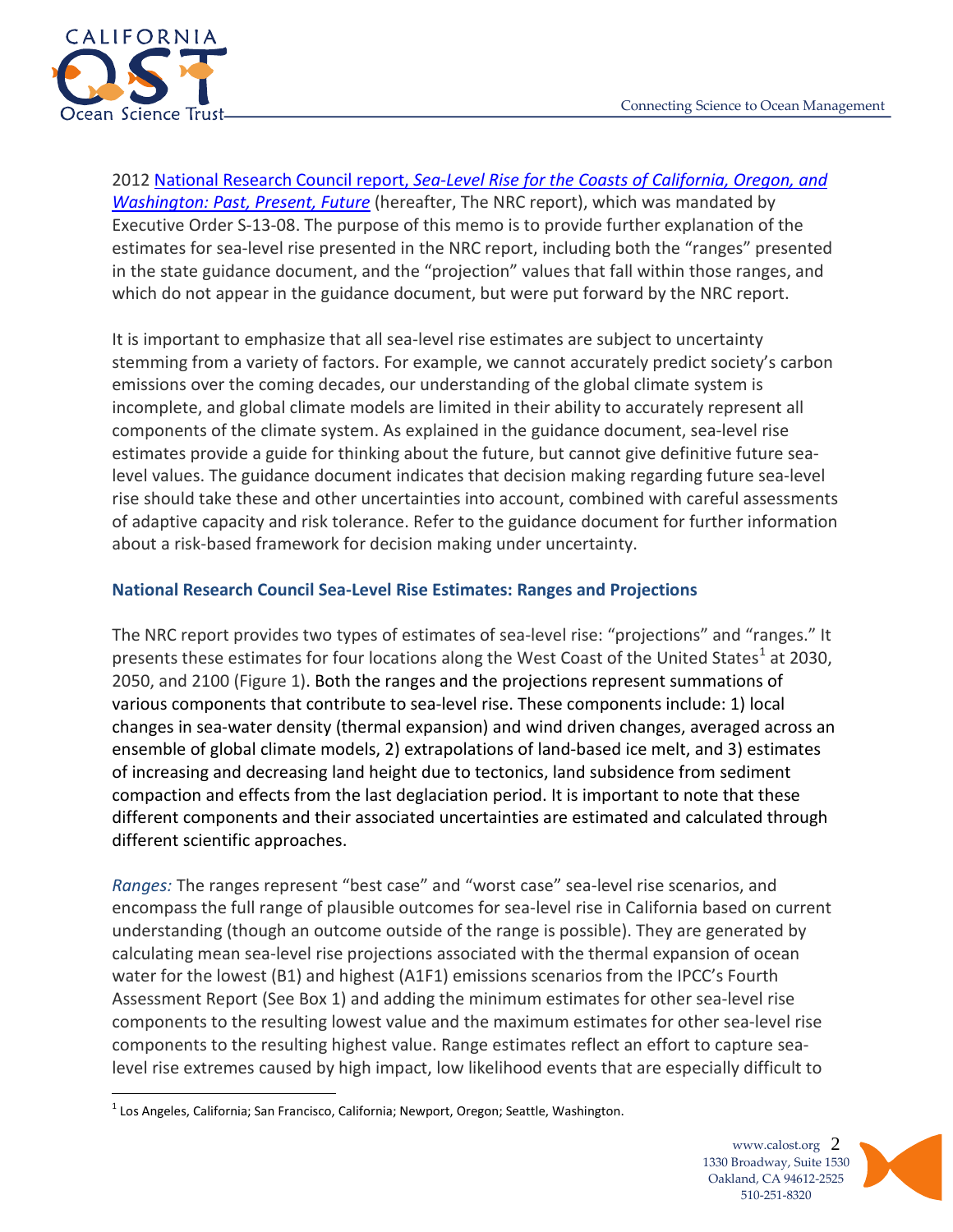

predict. The numbers are very approximate, and the probability of their occurrence has not been estimated.

*Projections:* The projection values represent the NRC Committee's "best estimates." Each projection combines a multi-model mean for changes in water density (due to thermal expansion), calculated from downscaled global climate models (based on the intermediate A1B global emission scenario), with middle-range values for other sea-level rise components. Projection values are more directly constrained by projected climate forcings than the range values, and are considered by the committee as more likely estimates of actual sea level rise than the range values*.* The NRC presents each projection with a standard deviation as a calculation of uncertainty. The projection values and their standard deviations are calculated with an 85% confidence interval,<sup>[2](#page-2-0)</sup> indicating an 85% likelihood that the true sea-level rise value will be at or below the upper end of that confidence interval (the projection value plus one standard deviation).

#### **Box 1. IPCC Emissions Scenarios**

Uncertainty about society's future carbon emissions is one of several sources of uncertainty associated with sea-level rise estimates. The NRC Report considers three different emissions scenarios from the 2007 IPCC Fourth Assessment Report (AR4) Special Report on Emission Scenarios (SRES). The SRES scenarios are alternative images of how the future might unfold based on population growth, future economic growth, and the introduction of clean and efficient technologies:

**A1F1 scenario**. Assumes continued intensive fossil fuel use, high economic growth and low population growth that peaks mid-century with the highest CO2 emissions in 2100.

**A1B scenario.** Assumes a more balanced energy approach of both fossil-intensive and non-fossil sources, high economic growth and low population growth.

**B1 scenario.** Assumes significant reduction in fossil fuel use, increase in clean technologies and low population growth with the lowest CO2 emissions in 2100

Since the release of the 2012 NRC Report, the IPCC has developed and released its Fifth Assessment Report (AR5), which presents a new set of climate change scenarios known as Representative Concentration Pathways (RCPs). While the projected changes in climate change based on the AR5 RCPs are similar to those based on the AR4's SRES emission scenarios in patterns and magnitude, there are some marked differences. The overall spread of projections for the high RCPs is narrower than for comparable SRES scenarios from the AR4. In addition, projections of sea-level rise are larger in the AR5 than in the AR4 due to improved modeling of land-ice contributions. However, due to the latency in ocean dynamics and the inertia of ice systems, any significant effects from variations in emissions scenarios are unlikely until beyond the 2000-2050 timescale.

<span id="page-2-0"></span> $2$  Pg. 11, Appendix C, State of California Sea-Level Rise Guidance Document (2013)

www.calost.org 3 1330 Broadway, Suite 1530 Oakland, CA 94612-2525 510-251-8320

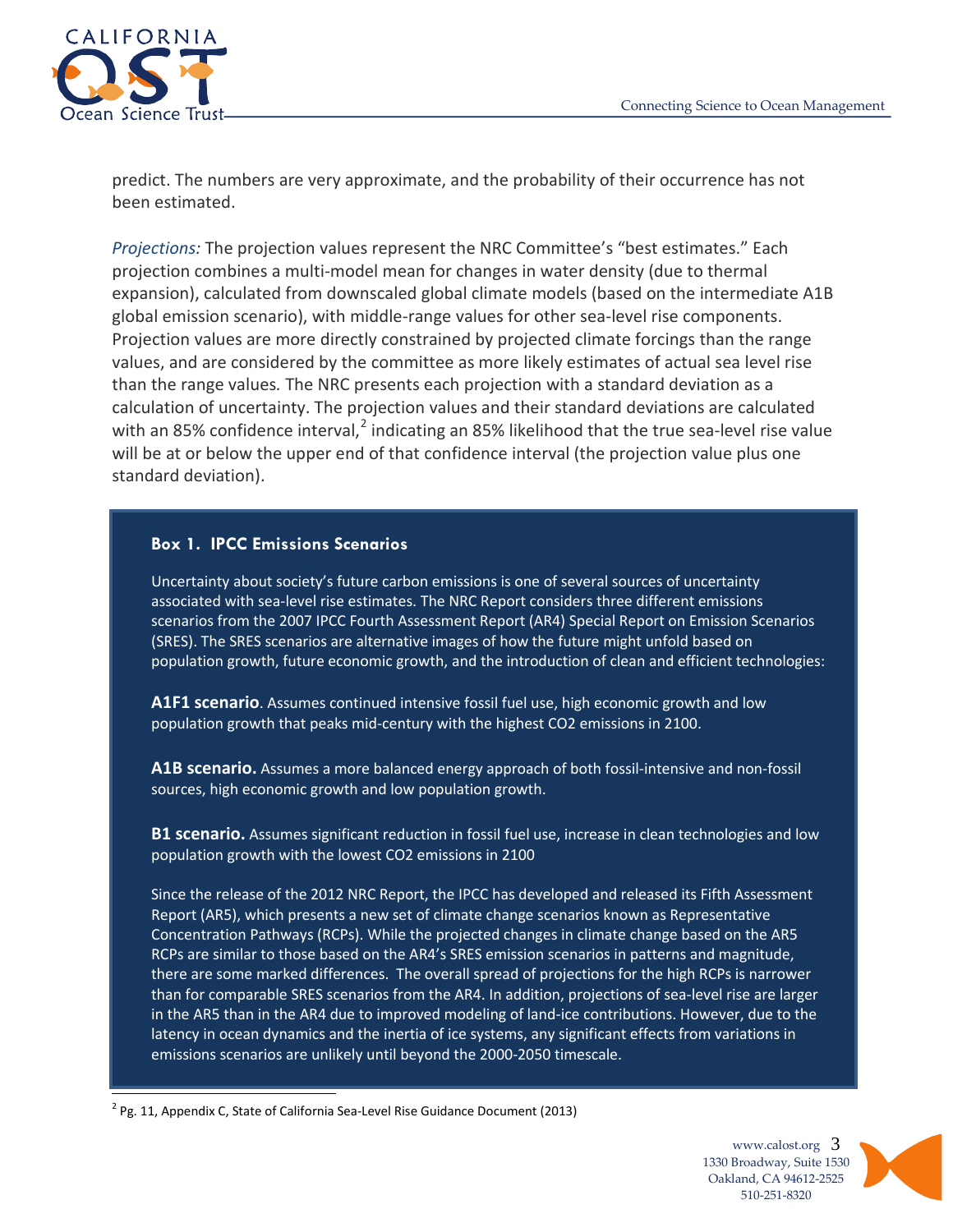

## **Additional Considerations/Conclusions**

The NRC Report's estimates for future sea-level rise can provide valuable insight into the trajectory of sea-level rise along the West Coast. There are important aspects of these values and their underlying methodologies that warrant additional consideration for planning and decision-making purposes.

*Confidence in the projection values decreases over time.* For the years 2030 and 2050, the range of the projections (the projection value minus and plus one standard deviation) provides a useful guidepost for expected sea-level rise. However, this calculation is subject to numerous uncertainties (uncertainties in the global climate system and uncertainties in global climate models) and relies on some key assumptions about future climate conditions that are less likely to hold true over long timescales. Thus, while the NRC report provides a "best estimate" projection value for the year 2100, confidence in the underlying assumptions for this time period is much lower. [3,](#page-3-0)[4](#page-3-1),[5](#page-3-2)

*Consult the state guidance.* This document examines both types of estimates (ranges and projections) presented in the 2012 NRC Report. It also highlights aspects of these estimates with implications for planning and decision-making. The guidance document provides more information about applying a risk-based framework for decision-making under uncertainty, and should be consulted as the primary document for planning decisions.

## **IN CLOSE**

We hope this information has provided clarity and further understanding of the estimates presented in the 2012 NRC Report. We believe this information to represent best available science and thinking with regards to future estimates of sea-level rise for the California coast.

Sincerely

Skyli McAfee Science Advisor, California Ocean Protection Council Executive Director, California Ocean Science Trust

CC: Abe Doherty; Ryan Meyer; Marisa Villarreal

<span id="page-3-2"></span><sup>&</sup>lt;sup>5</sup> These judgments are also based on multiple conversations with scientists involved in the development of the 2012 NRC Report.





<span id="page-3-1"></span><span id="page-3-0"></span><sup>&</sup>lt;sup>3</sup> Pg. 11, Appendix C, State of California Sea-Level Rise Guidance Document (2013)<br><sup>4</sup> Pg. 101, Sea –Level Rise for the Coasts of California, Oregon, and Washington: Past, Present, and Future (2012). http://www.nap.edu/catalog.php?record\_id=13389